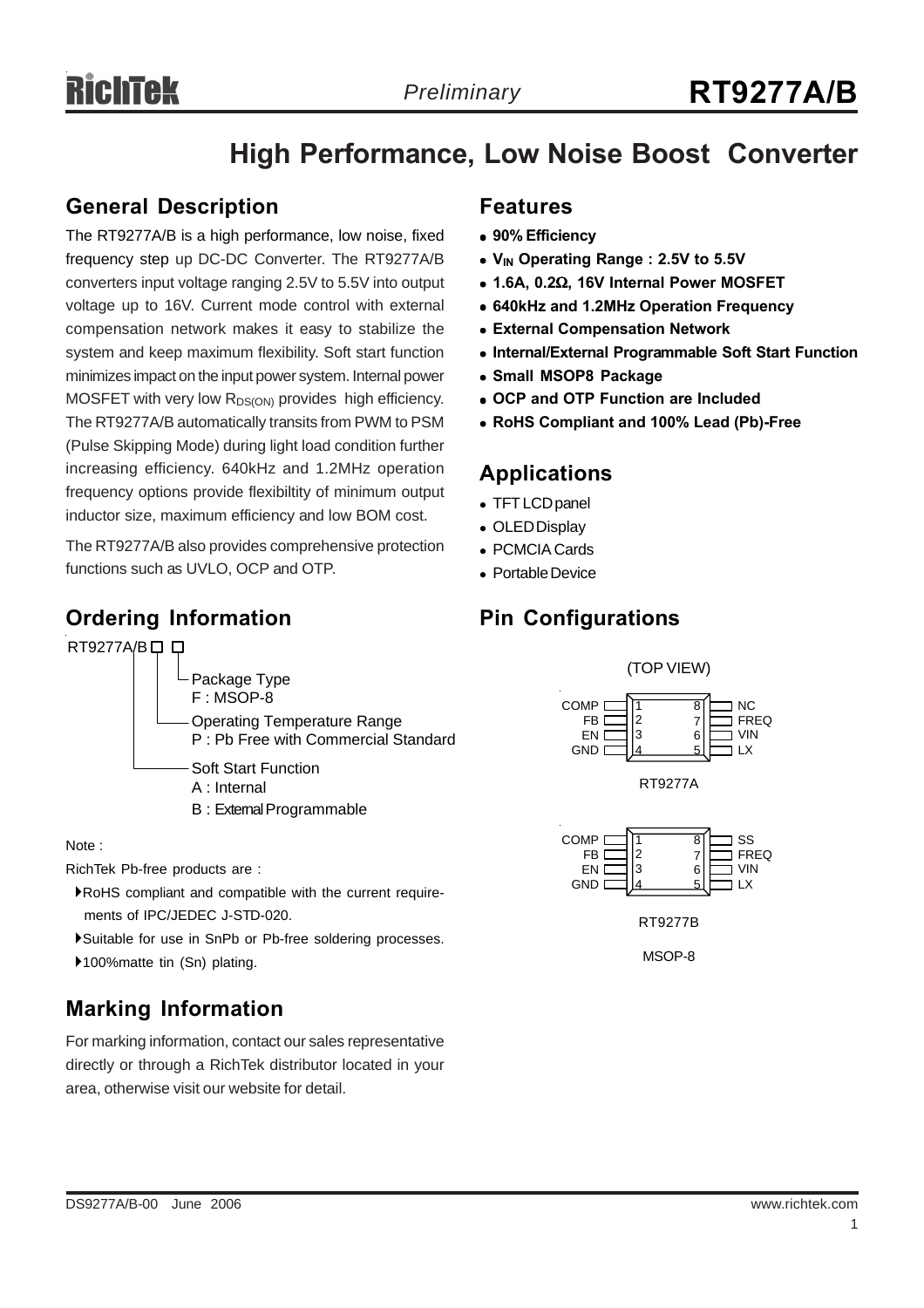## **Typical Application Circuit**



Figure 1



#### Figure 2

#### **Table 1. Component Selection**

| Symbol<br>(unit)     | <b>V<sub>IN</sub></b><br>(V) | Vουτ<br>(V) | Fosc<br>(Hz) | С1<br>(uF) | (uH)             | C <sub>2</sub><br>(uF) | R3<br>$(k\Omega)$ | C <sub>3</sub><br>(pF) | C <sub>4</sub><br>(pF) |
|----------------------|------------------------------|-------------|--------------|------------|------------------|------------------------|-------------------|------------------------|------------------------|
| <b>Application 1</b> | 3.3                          | 9           | .2M          | 10         | 4.7(TDK SLF6028) | 33 (ceramic)           | 82                | 820                    | 10                     |
| <b>Application 2</b> | 3.3                          | 12          | .2M          | 10         | 4.7(TDK SLF6028) | 33 (ceramic)           | 180               | 680                    | 22                     |
| Application 3        | 3.3                          | 12          | 640K         | 10         | 10(TDK SLF6028)  | 33 (ceramic)           | 120               | 1200                   | 22                     |

## **Function Block Diagram**

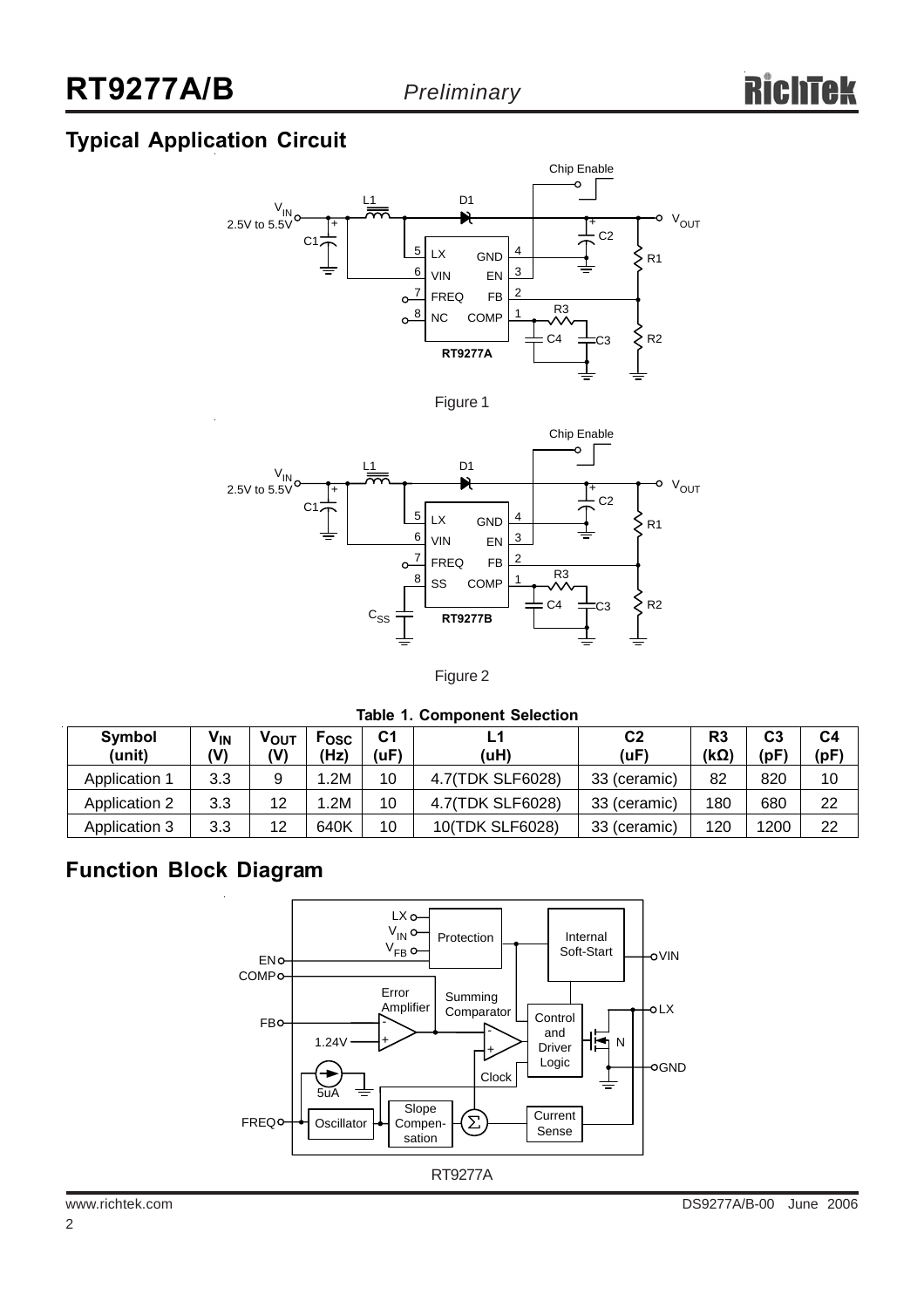



## **Operation**

The RT9277A/B is a high efficiency step-up Boost converter with a fixed-frequency, current-mode PWM architecture. It performs fast transient response and low noise operation with appropriate component selection. The output voltage is regulated through a feedback control consisting of an error amplifier, a summing comparator, and several control signal generators (as shown in function block diagram). The feedback reference voltage is 1.24V. The error amplifier varies the COMP voltage by sensing the FB pin. The slope compensation signal summed with the current -sense signal will be compared with the COMP voltage through the summing comparator to determine the current trip point and duty cycle. When driving light loads, the RT9277A/B will perform the pulse-skipping mode to prevent overcharging the output voltage. In this mode, the switching frequency will be reduced to perform a higher efficiency.

#### **Soft-Start**

The RT9277B provides programmable soft-start function. When the EN pin is connected to high, a 4μA constant current is sourced to charge an external capacitor. The voltage rate of rise on the COMP pin is limited during the charging period, and so is the peak inductor current.

When the EN pin is connected to GND, the external capacitor will be discharged to ground for the next time soft-start.

#### **Current Limitation**

The switch current is monitored to limit the value not to exceed 1.6A typically. When the switch current reaches 1.6A, the output voltage will be pulled down to limit the total output power to protect the power switch and external components.

#### **Shutdown**

Connect the EN to GND to turn the RT9277A/B off and reduce the supply current to 0.1μA. In this operation, the output voltage is the value of  $V_{IN}$  to subtract the forward voltage of catch diode.

#### **Frequency Selection**

The switching frequency of RT9277A/B can be selected to operate at either 640kHz or 1.2MHz. When the FREQ pin is connected to GND for 640kHz operation, and connected to VIN for 1.2MHz operation. FREQ is preset to 640kHz operation for allowing the FREQ pin unconnected.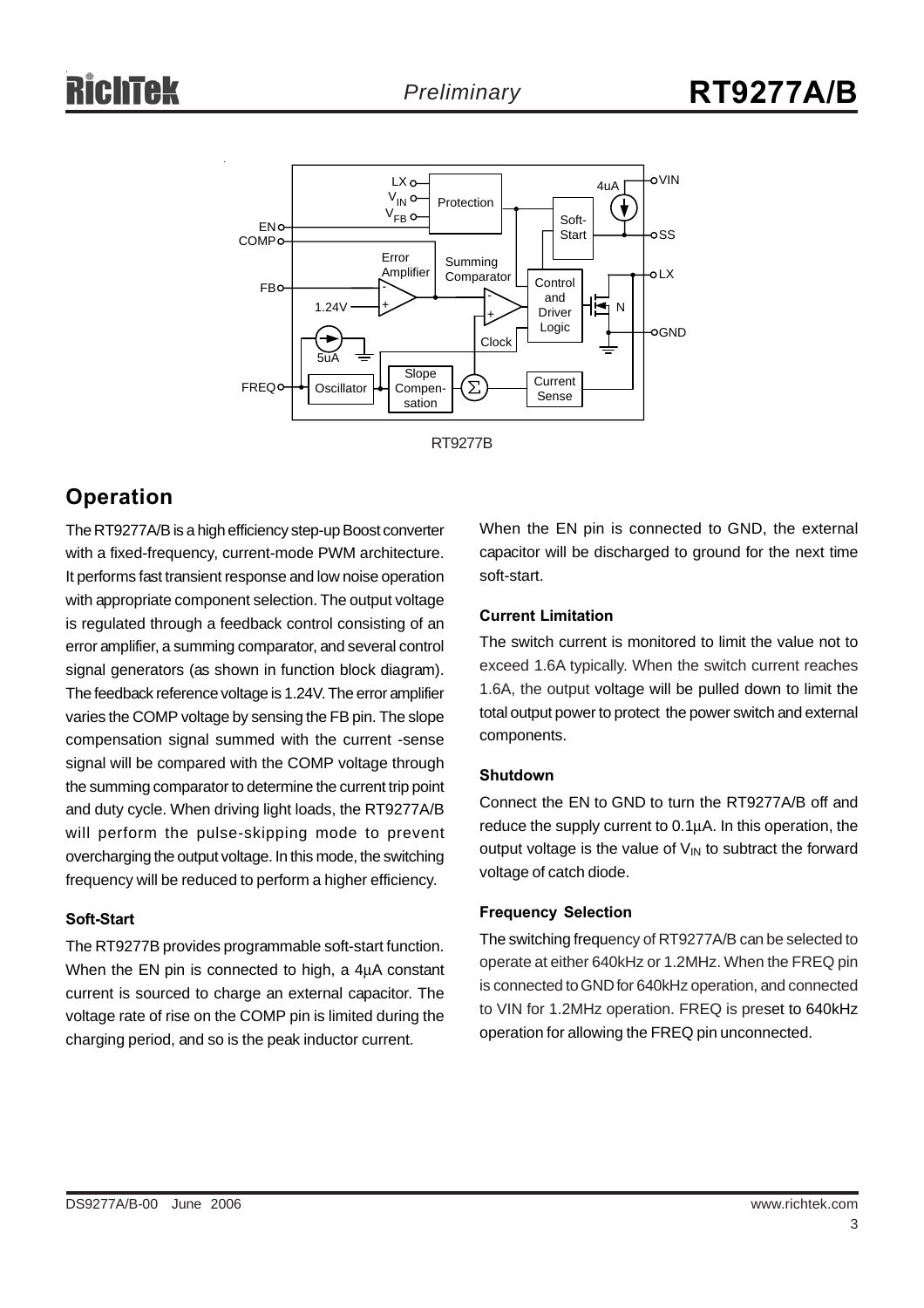## **Functional Pin Description**

| Pin No.        |                |                 |                                                                                                                                                                                                                                                                                                                                                   |  |  |  |  |
|----------------|----------------|-----------------|---------------------------------------------------------------------------------------------------------------------------------------------------------------------------------------------------------------------------------------------------------------------------------------------------------------------------------------------------|--|--|--|--|
| <b>RT9277A</b> | <b>RT9277B</b> | <b>Pin Name</b> | <b>Pin Function</b>                                                                                                                                                                                                                                                                                                                               |  |  |  |  |
| 1              | 1              | <b>COMP</b>     | Compensation Pin for Error Amplifier. Connect a compensation network<br>to ground. See the Component Selection Table for the loop<br>compensation.                                                                                                                                                                                                |  |  |  |  |
| 2              | 2              | FB.             | Feedback Pin. Connect an external resistor-divider tap to FB. The typical<br>reference voltage is 1.24V.                                                                                                                                                                                                                                          |  |  |  |  |
| 3              | 3              | EN              | Shutdown Control Input. Connect EN to GND to turn off the RT9277A/B.                                                                                                                                                                                                                                                                              |  |  |  |  |
| 4              | 4              | <b>GND</b>      | Ground                                                                                                                                                                                                                                                                                                                                            |  |  |  |  |
| 5              | 5              | LX.             | Switch Pin. Connect the inductor and catch diode to LX pin. Widen and<br>shorten the connected trace to minimize EMI.                                                                                                                                                                                                                             |  |  |  |  |
| 6              | 6              | <b>VIN</b>      | Supply Pin. Place at least a $1\mu$ F ceramic capacitor close to RT9277A/B<br>for bypassing noise.                                                                                                                                                                                                                                                |  |  |  |  |
| 7              | $\overline{7}$ | <b>FREQ</b>     | Frequency Select Pin. Oscillator frequency is 640kHz as FREQ<br>connected to GND, and 1.2MHz as FREQ connected to VIN. A 5µA<br>pull-down current is sinking on this pin.                                                                                                                                                                         |  |  |  |  |
|                | 8              | SS              | Soft-Start Control Pin. Connect a soft-start capacitor (C <sub>SS</sub> ) to this pin. A<br>4µA constant current charges the soft-start capacitor. When EN<br>connected to GND, the soft-start capacitor is discharged. When EN<br>connected to VIN high, the soft-start capacitor is charged to VIN. Leave<br>floating for not using soft-start. |  |  |  |  |
| 8              |                | <b>NC</b>       | No Connection                                                                                                                                                                                                                                                                                                                                     |  |  |  |  |

4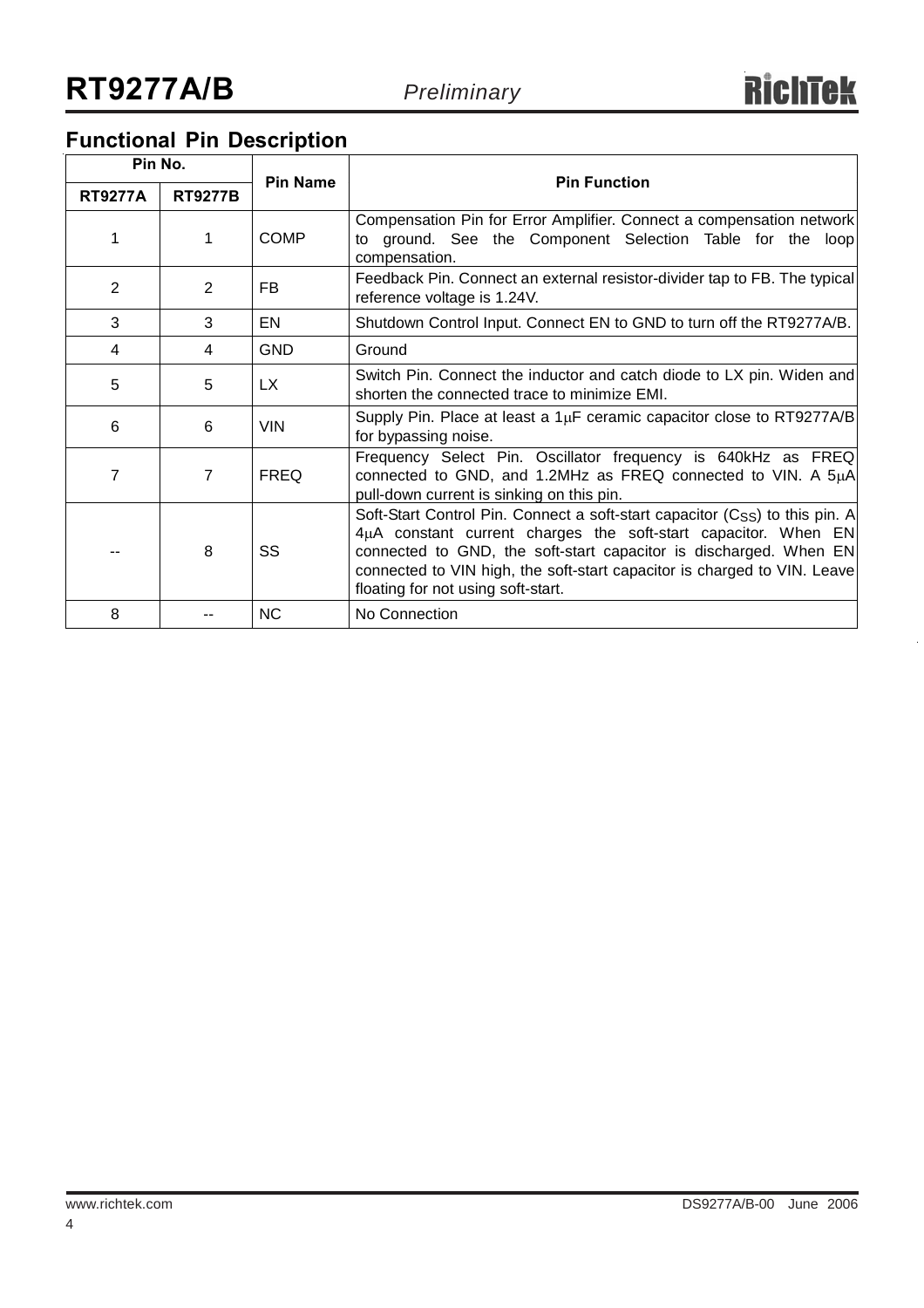## **Absolute Maximum Ratings** (Note 1)

| • Power Dissipation, $P_D @ T_A = 70^{\circ}C$ |  |
|------------------------------------------------|--|
|                                                |  |
| • Package Thermal Resistance (Note 4)          |  |
|                                                |  |
|                                                |  |
|                                                |  |
|                                                |  |
| • ESD Susceptibility (Note 2)                  |  |
|                                                |  |
|                                                |  |

## **Recommended Operating Conditions** (Note 3)

## **Electrical Characteristics**

( $V_{IN}$  = 3V, FREQ left floating,  $T_A$  = 25°C, Unless Otherwise specification)

| Symbol<br><b>Parameter</b>            |                   | <b>Test Condition</b>                | Min   | <b>Typ</b>     | <b>Max</b>     | <b>Units</b> |  |  |
|---------------------------------------|-------------------|--------------------------------------|-------|----------------|----------------|--------------|--|--|
| <b>System Supply Input</b>            |                   |                                      |       |                |                |              |  |  |
| Operation voltage Range               | V <sub>IN</sub>   |                                      | 2.5   | $-$            | 5.5            | $\vee$       |  |  |
| Under Voltage Lock Out                | <b>UVLO</b>       |                                      | 1.9   | $\overline{2}$ | 2.1            | $\vee$       |  |  |
| Power On Reset Hysteresis             |                   |                                      |       | 100            | --             | mV           |  |  |
| Quiescent Current                     |                   | $V_{FB} = 1.3V$ , No switching       |       | 250            | 350            | μA           |  |  |
|                                       | lQ                | $V_{FB} = 1.0V$ , Switching, No load | --    | 2              | 5              | mA           |  |  |
| Shut Down Current                     | I <sub>SHDN</sub> | $EN = GND$                           | --    | --             | 1              | μA           |  |  |
| Soft start Current (RT9277B)          | lss               | $V_{SS} = 1.2V$                      | 1.5   | 4              | $\overline{7}$ | μA           |  |  |
| <b>Switching Regulator Oscillator</b> |                   |                                      |       |                |                |              |  |  |
|                                       | fosc              | $FREG = GND$                         | 540   | 640            | 740            | kHz          |  |  |
| <b>Free Run Frequency</b>             |                   | $FREQ = V_{IN}$                      |       | 1200           |                | kHz          |  |  |
| Maximum Duty Cycle                    |                   |                                      | 82    | 90             | 96             | %            |  |  |
| <b>Reference Voltage</b>              |                   |                                      |       |                |                |              |  |  |
| Feedback Reference Voltage            | <b>VREF</b>       | $V_{COMP} = 1.24V$                   | 1.222 | 1.24           | 1.258          | V            |  |  |
| <b>Error Amplifier</b>                |                   |                                      |       |                |                |              |  |  |
| Transconductance                      | $G_m$             |                                      | 70    | 140            | 240            | $\mu\Omega$  |  |  |
| Voltage Gain                          | A <sub>V</sub>    |                                      | --    | 700            | $-$            | V/V          |  |  |

*To be continued*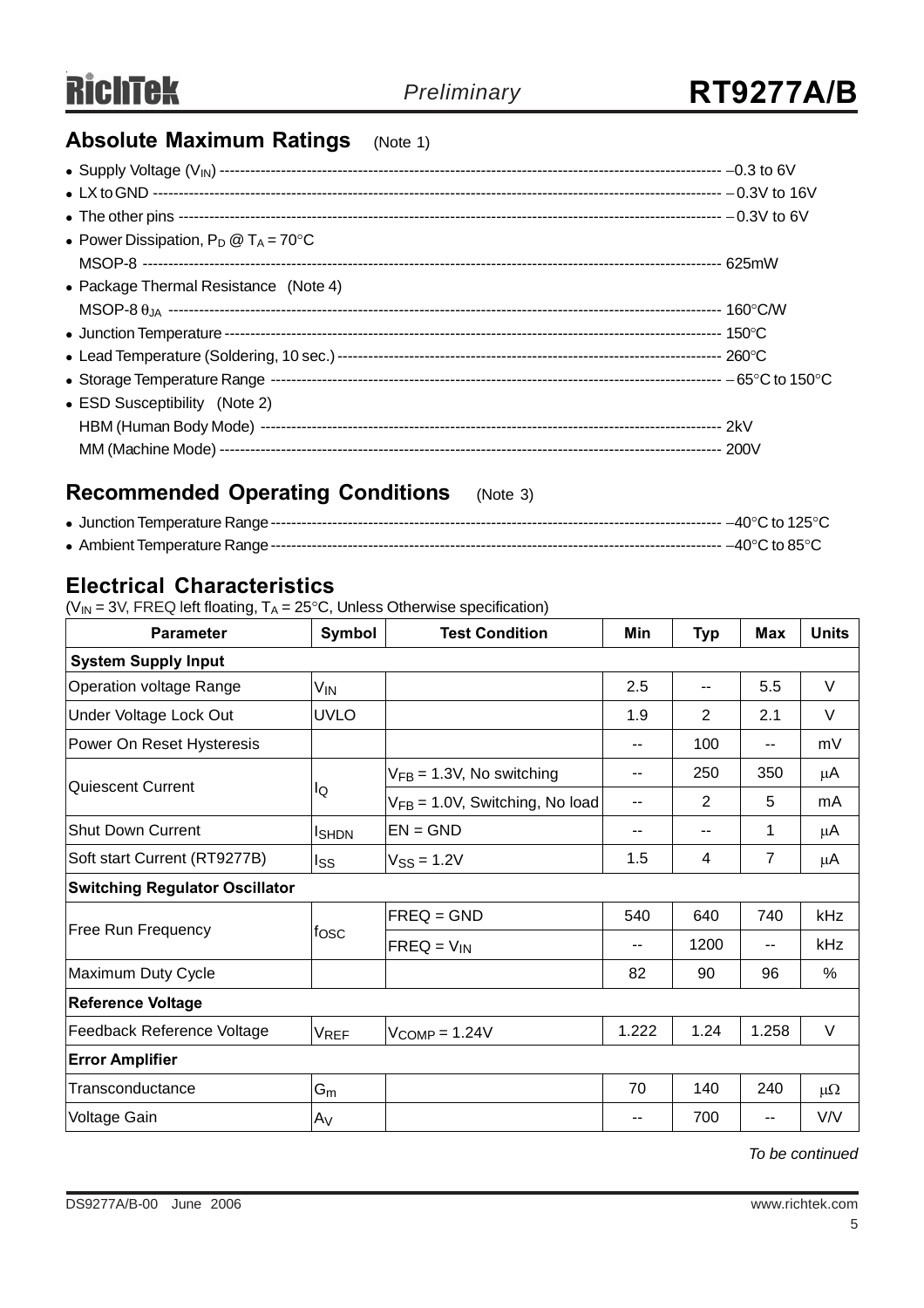# **RT9277A/B** *Preliminary*

| <b>Parameter</b>                   | Symbol          | <b>Test Condition</b>   | Min                 | <b>Typ</b> | Max                 | <b>Units</b>    |  |  |
|------------------------------------|-----------------|-------------------------|---------------------|------------|---------------------|-----------------|--|--|
| Feedback Voltage Line              |                 | $V_{COMP} = 1.24V$ ,    |                     |            |                     | %N              |  |  |
| Regulation                         |                 | $2.5V < V_{IN} < 5.5V$  | --                  | 0.05       | 0.15                |                 |  |  |
| <b>MOSFET</b>                      |                 |                         |                     |            |                     |                 |  |  |
| On Resistance of MOSFET            | $ R_{DS(ON)} $  |                         | $- -$               | 200        | 500                 | $m\Omega$       |  |  |
| Current Limitation                 |                 |                         | 1.2                 | 1.6        | --                  | A               |  |  |
| <b>Enable Control Input</b>        |                 |                         |                     |            |                     |                 |  |  |
| Input Low Voltage                  | $V_{IL}$        | $ 2.5V < V_{IN} < 5.5V$ |                     |            | $0.3 \times V_{IN}$ | $\vee$          |  |  |
| Input High Voltage                 | V <sub>IH</sub> | $ 2.5V < V_{IN} < 5.5V$ | $0.7 \times V_{IN}$ | $ -$       | --                  | $\vee$          |  |  |
| <b>Hysteresis</b>                  |                 |                         | $- -$               | 0.1        | --                  | $\vee$          |  |  |
| <b>Protection Function</b>         |                 |                         |                     |            |                     |                 |  |  |
| <b>Over Temperature Protection</b> |                 |                         | $- -$               | 170        | --                  | $\rm ^{\circ}C$ |  |  |
| <b>Hysteresis</b>                  |                 |                         | --                  | 20         | --                  | $\rm ^{\circ}C$ |  |  |

**Note 1.**Stresses listed as the above "Absolute Maximum Ratings" may cause permanent damage to the device. These are for stress ratings. Functional operation of the device at these or any other conditions beyond those indicated in the operational sections of the specifications is not implied. Exposure to absolute maximum rating conditions for extended periods may remain possibility to affect device reliability.

**Note 2.** Devices are ESD sensitive. Handling precaution recommended.

**Note 3.** The device is not guaranteed to function outside its operating conditions.

Note 4. θ<sub>JA</sub> is measured in the natural convection at T<sub>A</sub> = 25°C on a low effective single layer thermal conductivity test board of JEDEC 51-3 thermal measurement standard.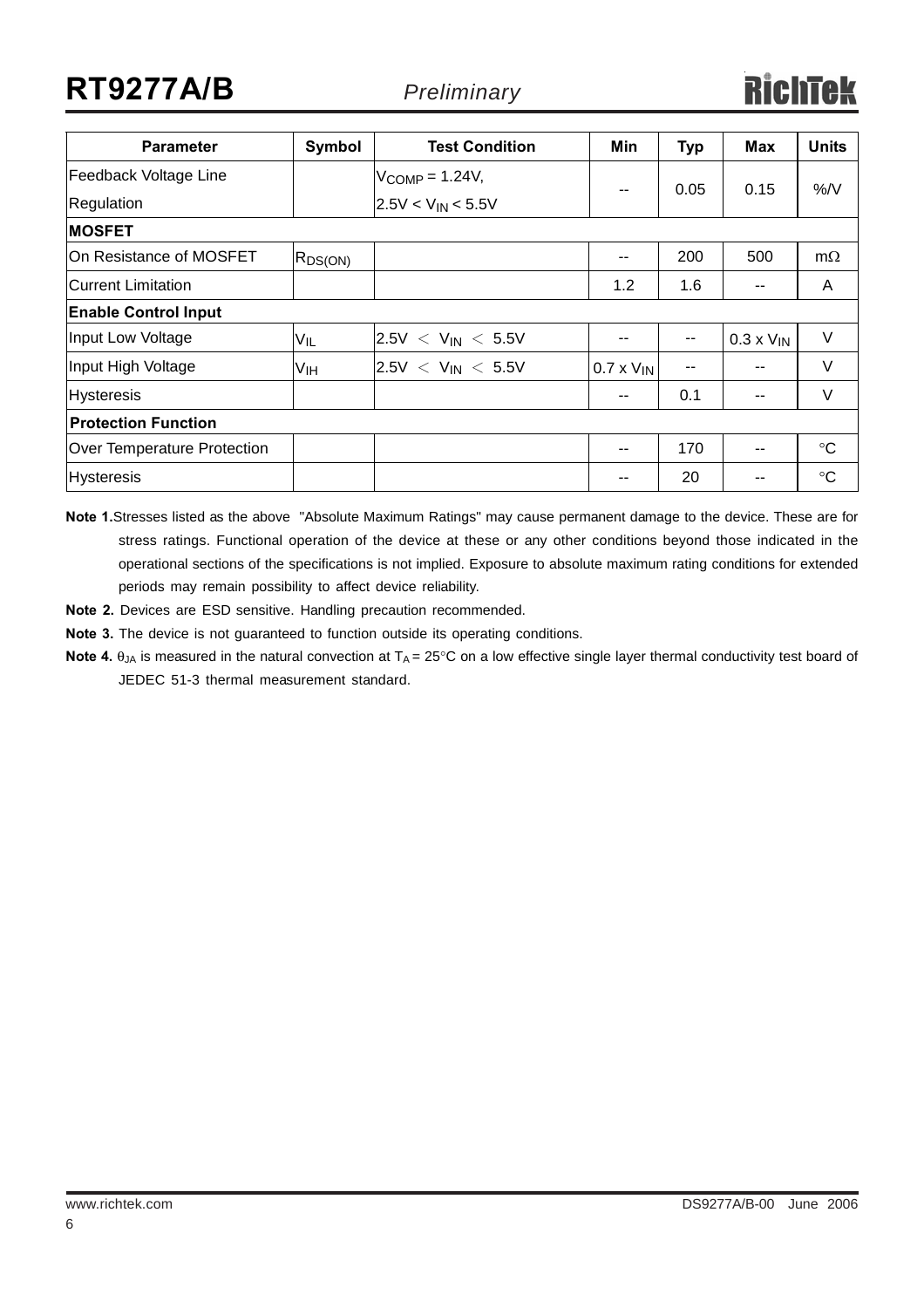## **Typical Operating Characteristics**











**Output Voltage vs. Output Current**



**Output Voltage vs. Output Current**

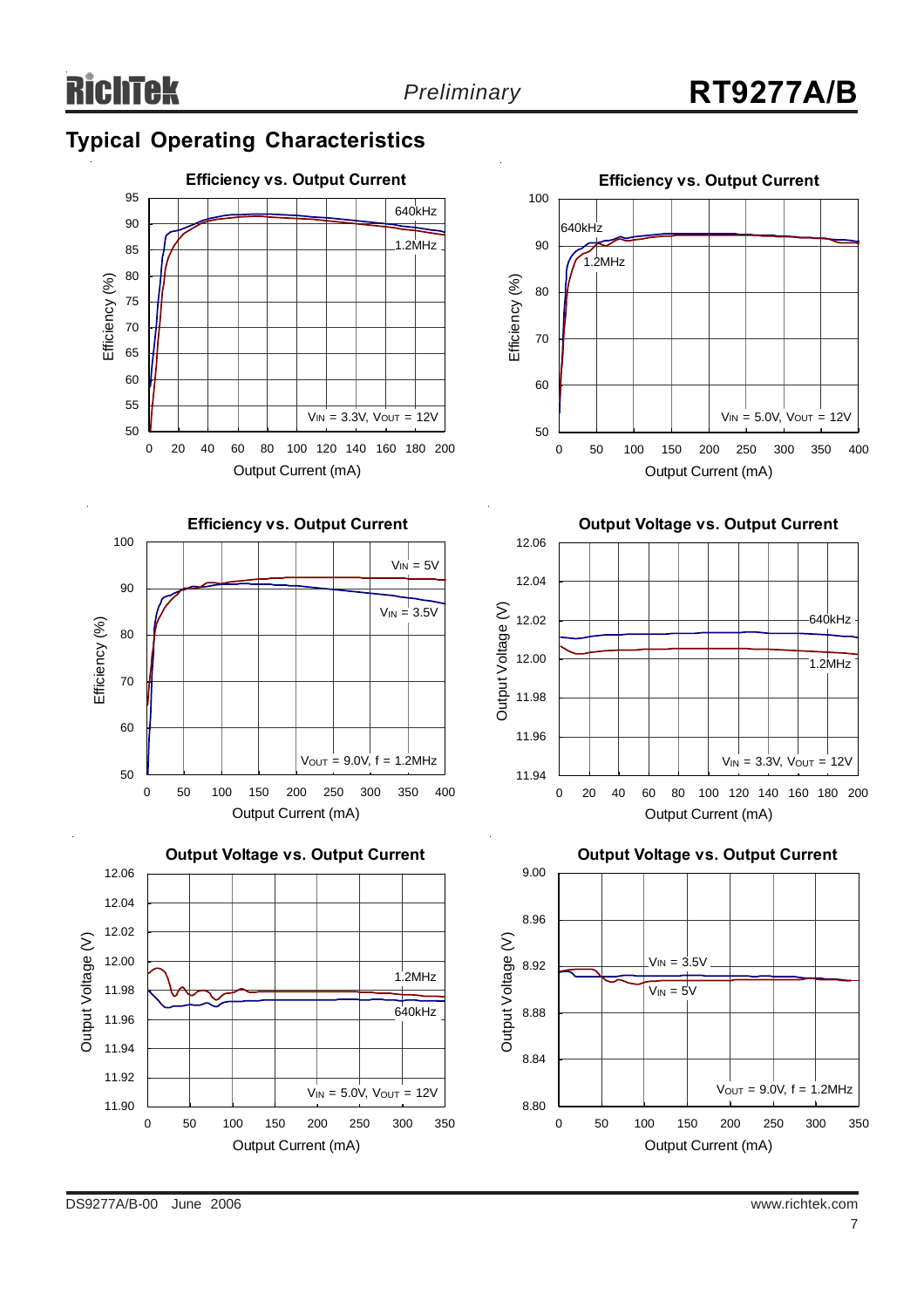



**No Load Supply Current vs. Input Voltage**







**Current Limit vs. Input Voltage**

**Output Voltage vs. Input Voltage**





8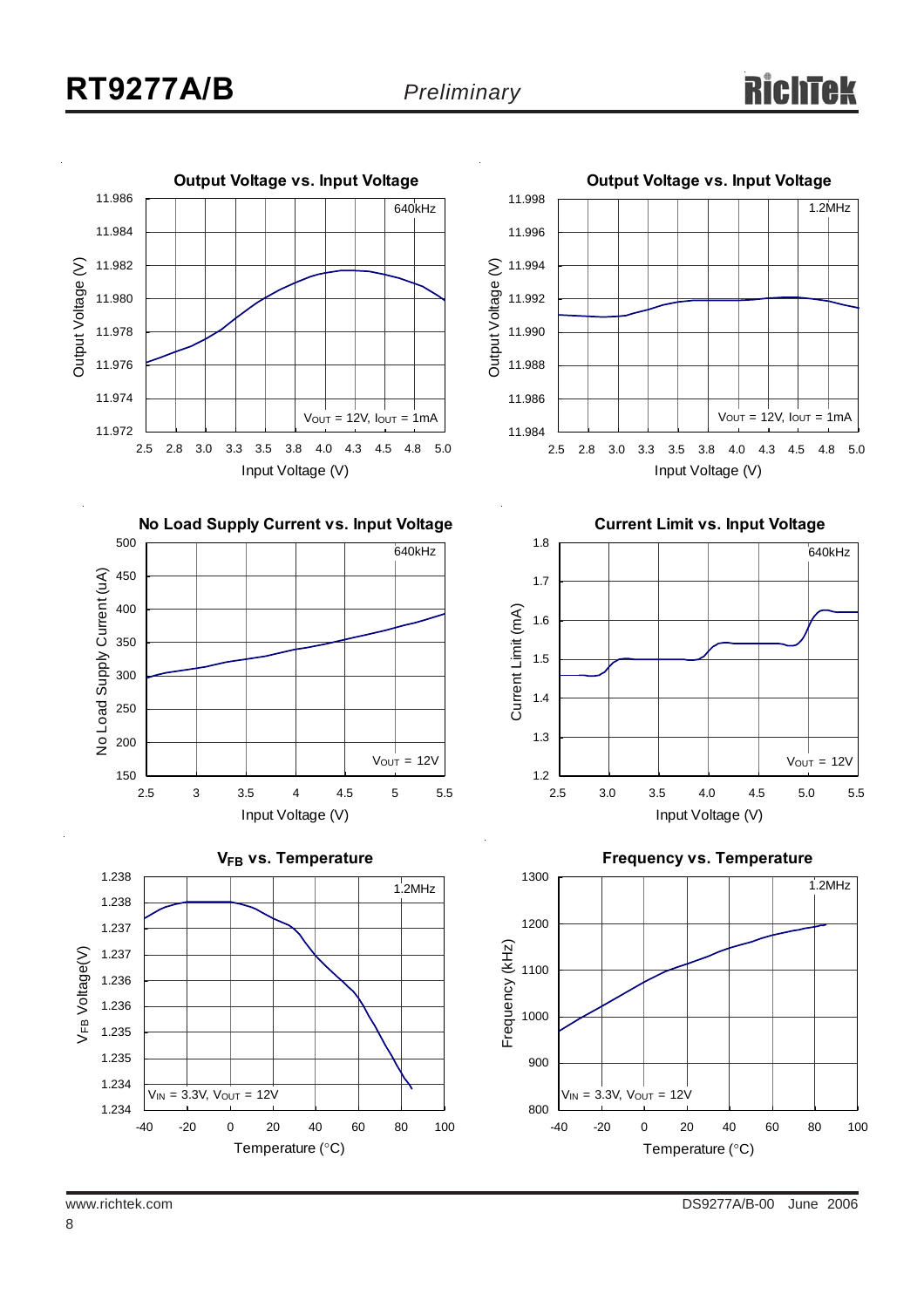# **ichTek**

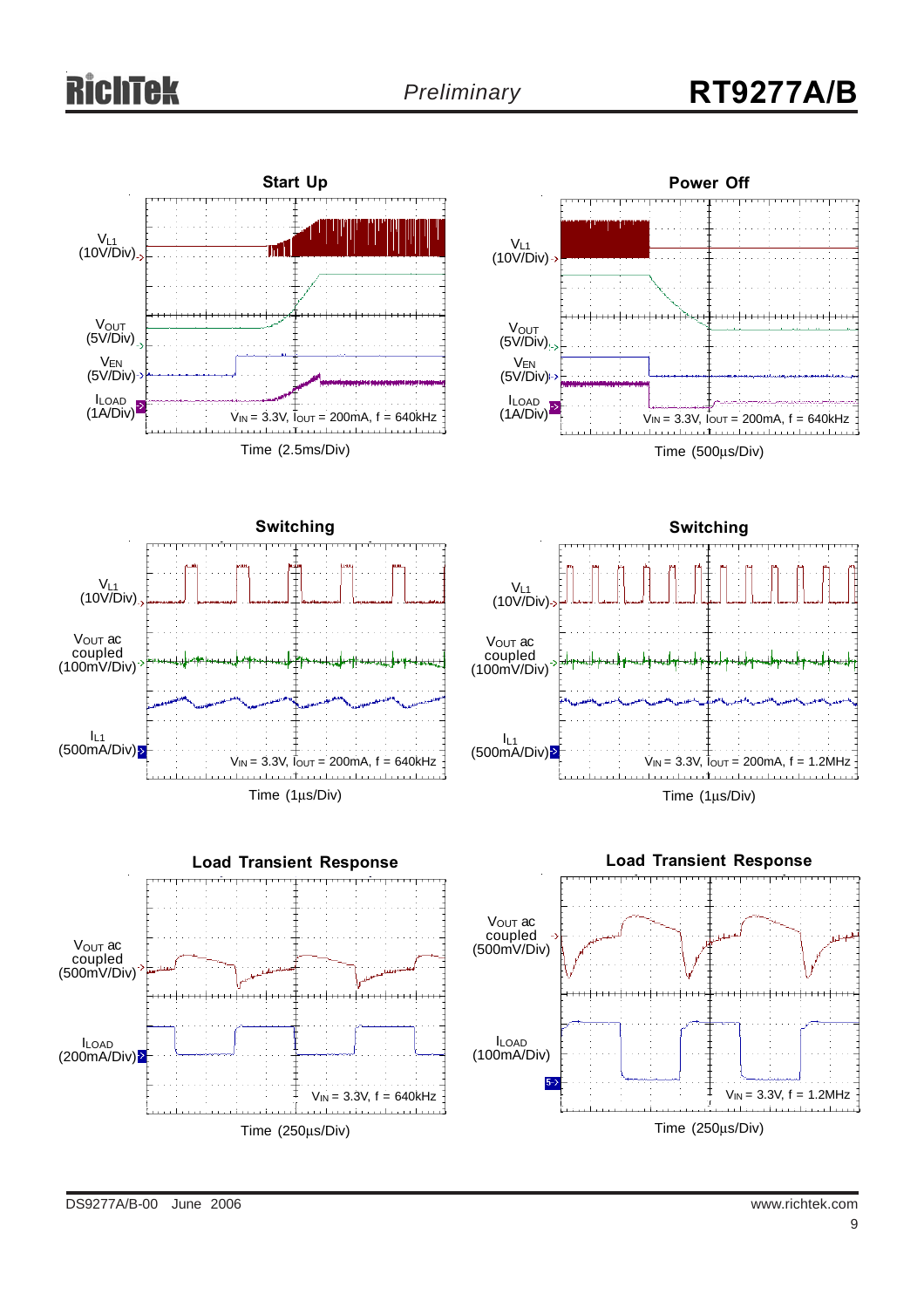## **Application Information**

The design procedure of Boost converter can start from the maximum input current, which is related about inductor, catch-diode input/output capacitor selections and the maximum power which internal switch can stand. It can be derived from maximum output power, minimum input voltage and the efficiency of Boost converter. Once the maximum input current is calculated, the inductor value can be determined and the other components as well.

#### **Inductor Selection**

For a better efficiency in high switching frequency converter, the inductor selection has to use a proper core material such as ferrite core to reduce the core loss and choose low ESR wire to reduce copper loss. The most important point is to prevent the core saturated when handling the maximum peak current. Using a shielded inductor can minimize radiated noise in sensitive applications. The maximum peak inductor current is the maximum input current plus the half of inductor ripple current. The calculated peak current has to be smaller than the current limitation in the electrical characteristics. A typical setting of the inductor ripple current is 20% to 40% of the maximum input current. If the selection is 40%, the maximum peak inductor current is :

$$
I_{PEAK} = I_{IN(MAX)} + \frac{1}{2} I_{RIPPLE} = 1.2 \times I_{IN(MAX)}
$$

$$
= 1.2 \times \left[ \frac{I_{OUT(MAX)} \times V_{OUT}}{\eta \times V_{IN(MIN)}} \right]
$$

The minimum inductance value is derived from the following equation :

|Vout-Vin(min) | OUT(MAX) × VOUT × TOSC IN(MIN)  $\times$  [Vout-Vin(MIN)  $L = \frac{\eta \times V_{IN(MIN)}^2 \times [V_{OUT} - V_{IN(N)}]}{0.4 \times I_{OUT(MAX)} \times V_{OUT}^2 \times f}$  $\times$ Iout(max) $\times$ Vout $^2$   $\times$  $=\frac{\eta \times V_{IN(MIN)}^2 \times V_{OUT}}{V_{CUT}}$ 

Depending on the application, the recommended inductor value is between 2.2μH to 10μH.

#### **Diode Selection**

To achieve high efficiency, Schottky diode is good choice for low forward drop voltage and fast switching time. The output diode rating should be able to handle the maximum output voltage, average power dissipation and the pulsating diode peak current.

#### **Input Capacitor Selection**

For better input bypassing, low-ESR ceramic capacitors are recommended for performance. A 10μF input capacitor is sufficient for most applications. For a lower output power requirement application, this value can be decreased.

#### **Output Capacitor Selection**

For lower output voltage ripple, low-ESR ceramic capacitors are recommended. The tantalum capacitors can be used as well, but the ESR is bigger than ceramic capacitor. The output voltage ripple consists of two components: one is the pulsating output ripple current flows through the ESR, and the other is the capacitive ripple caused by charging and discharging.

$$
V_{RIPPLE} = V_{RIPPLE\_ESR} + V_{RIPPLE\_C}
$$

$$
\cong I_{PEAK} \times R_{ESR} + \frac{I_{PEAK}}{C_{OUT}} \left(\frac{V_{OUT} - V_{IN}}{V_{OUT} \times f_{OSC}}\right)
$$

### **Output Voltage**

The regulated output voltage is calculated by :

$$
V_{OUT} = V_{REF} \times \left(1 + \frac{R1}{R2}\right)
$$

Where  $V_{REF} = 1.24V$  typical.

For most applications, R2 is a suggested a value up to 100kΩ Place the resistor-divider as close to the IC as possible to reduce the noise sensitivity.

#### **Loop Compensation**

The RT9277A/B voltage feedback loop can be compensated with an external compensation network consisted of R3, C3 and C4 (As shown in Figure 1). Choose R3 to set the high-frequency integrator gain for fast transient response without over or under compensation. Once R3 is determined, C3 is selected to set the integrator zero to maintain loop stability. The purpose of C4 is to cancel the zero caused by output capacitor and the capacitor ESR. If the ceramic capacitor is selected to be the output capacitor, C4 can be taken off because of the small ESR. C2 is the output capacitor as shown in Figure 1. The following equations give approximate calculations of each component :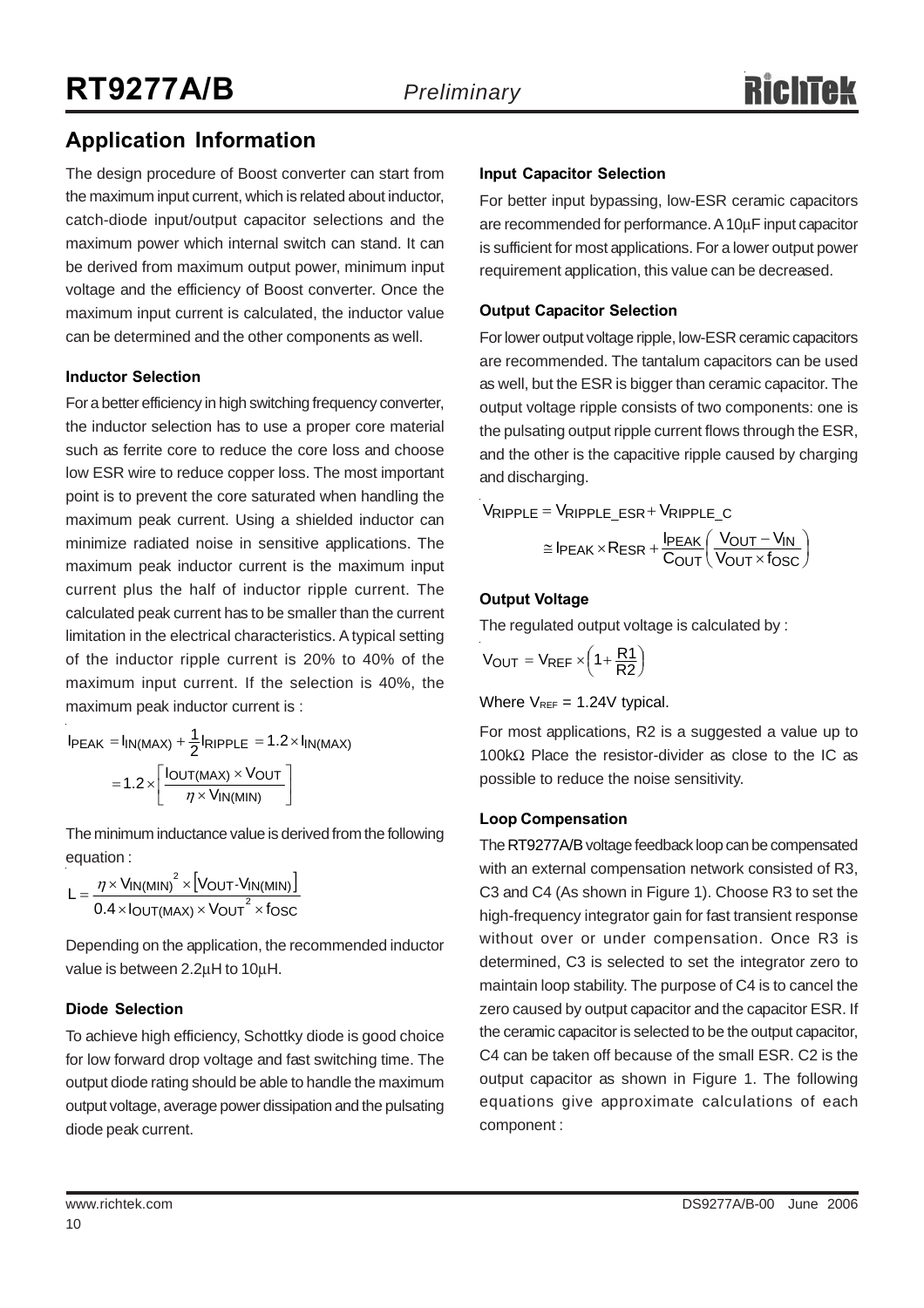$$
R3 = \frac{200 \times V_{OUT}^2 \times C2}{L1}
$$

$$
C3 = \frac{0.4 \times 10^{-3} \times L1}{V_{IN}}
$$

$$
C4 = \frac{0.005 \times R_{ESR} \times L1}{V_{OUT}^2}
$$

The best criterion to optimize the loop compensation is by inspecting the transient response and adjusting the compensation network.

#### **Soft-Start Capacitor**

The soft-start function begins from  $V_{SS} = 0V$  to  $V_{SS} = 1.24V$ with a 4μA constant current charging to the soft-start capacitor, so the capacitor should be large enough to let the output voltage reach regulation inside the soft-start cycle. Typical value of soft-start capacitor range is from 10nF to 200nF. After the cycle finished, the load can start to draw maximum current as required.

#### **Layout Guideline**

For high frequency switching power supplies, the PCB layout is important step in system application design. In order to let IC achieve good regulation, high efficiency and stability, it is strongly recommended the power components should be placed as close as possible. These traces should be wide and short. The feedback pin and the networks of feedback and compensation should keep away from the power loops, and be shielded with a ground trace or plane to prevent noise coupling.